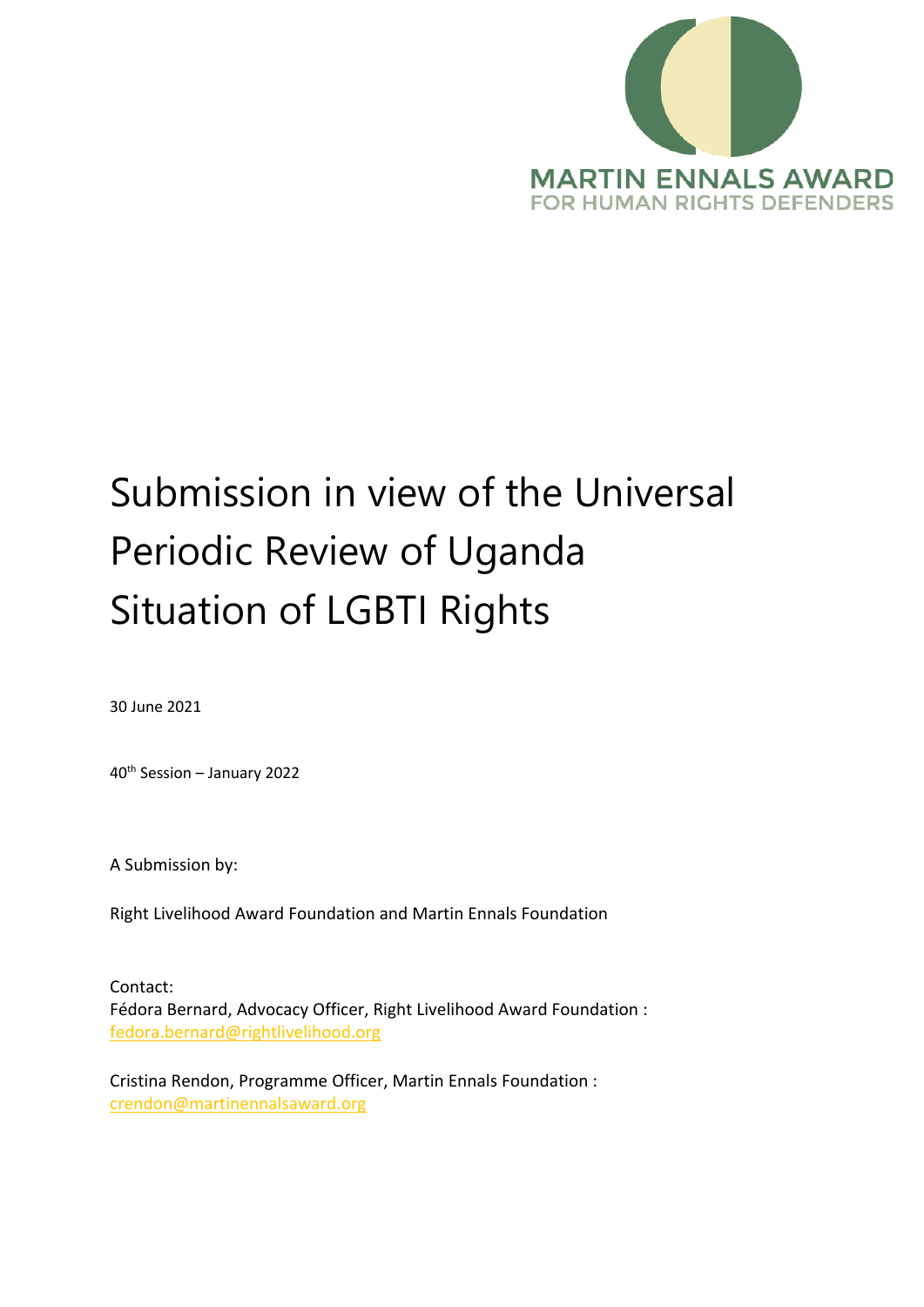**The Right Livelihood Foundation** awards each year brave changemakers working in <sup>a</sup> multitude of fields such as Human Rights, Peace, Justice and Sustainability. The Award comes with long-term support for these activists, which are currently 182 from 72 different countries. Having received ECOSOC status in 2018, we actively work with UN Human Rights Mechanisms to advance the causes of the Laureates and improve their working conditions.

The **Martin Ennals Foundation** is an independent foundation that manages the Martin Ennals Award for Human Rights Defenders. The Award honors individuals and organisations that have shown exceptional commitment to defending and promoting human rights, despite the risks involved. It strives to provide them with protection, raising their public profile and amplifying their advocacy actions.

This report was written in close cooperation with **Kasha Nabagesera**, prominent Ugandan LGBTI activist and recipient of both the 2015 Right Livelihood and the 2011 Martin Ennals awards. Despite threats, arrests and intimidation Nabagesera is actively engaged in judicial processes to advance LGBTI rights in Uganda. She is also the founder and executive director of Kuchu Times Media Group, which provides <sup>a</sup> voice for Uganda'<sup>s</sup> LGBTI community.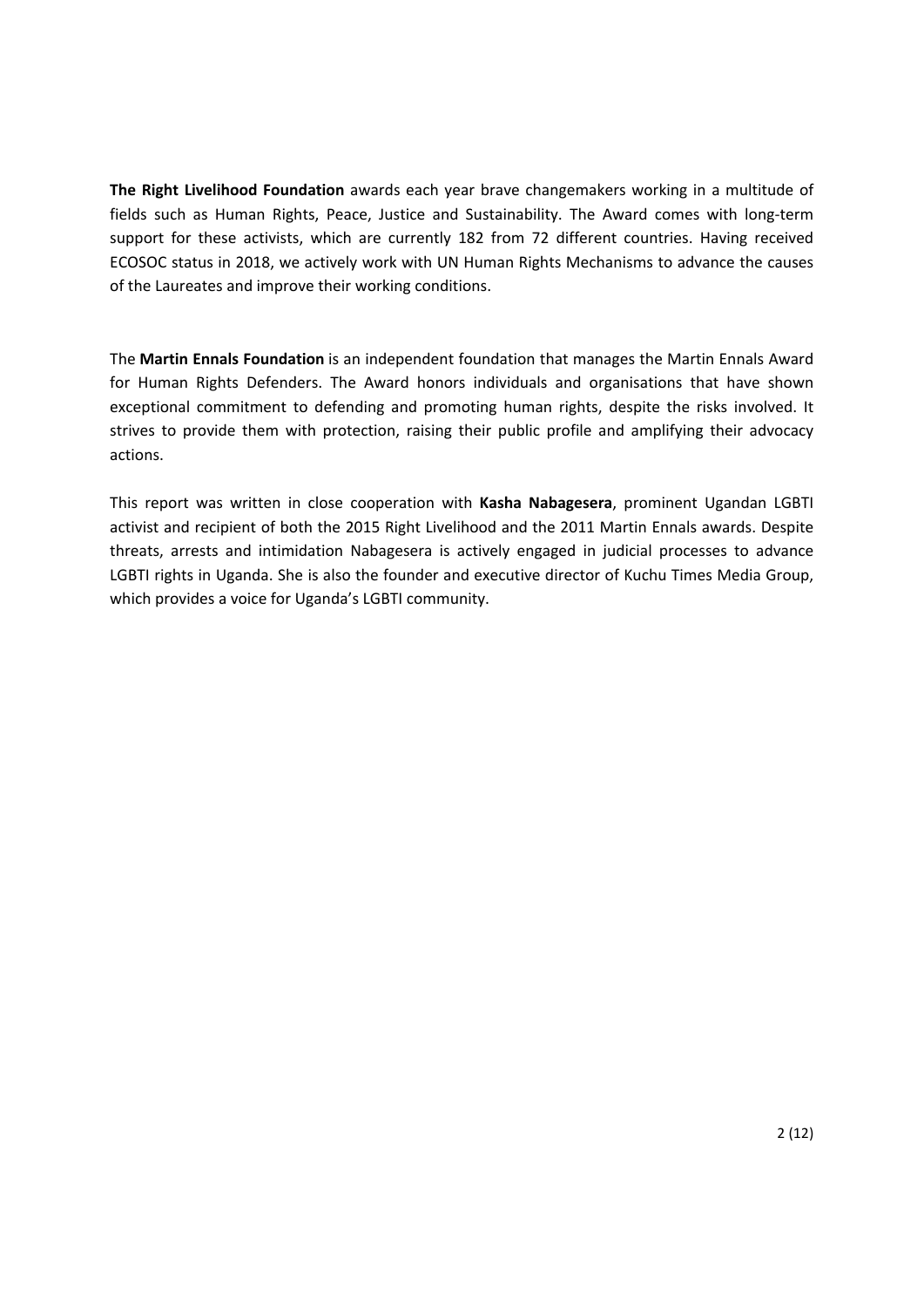## Executive Summary

Homosexuality is illegal in most countries of the African continent, with 32 out of the 54 African nations imposing draconian laws against LGBTI people, dating back to colonial rule. Uganda is one of those States where criminalisation against the LGBTI community is harshly implemented and, as enshrined in the current Ugandan penal code, is punishable with life imprisonment. Criminalisation and societal discrimination and harassment are rooted in <sup>a</sup> deeply homo- and transphobic environment, where homosexuality is seen as <sup>a</sup> western "perverse" concept and behaviour. In recent years, LGBTI persons in Uganda have seen <sup>a</sup> rise in homophobic rhetoric from the government and are subject to increasing violations of their human rights. Public beatings and arbitrary arrests of LGBTI persons are common. When arrested, they are often tortured and are subjected to invasive practices such as anal examinations.

Against this backdrop and drawing from the conclusions of Uganda'<sup>s</sup> last UPR cycle, this submission aims at highlighting shortcomings in Uganda'<sup>s</sup> implementation of human rights guarantees for the LGBTI community, and suggests recommendations for the future. It is organised following the specific core international human rights obligations that States have with regards to LGBTI persons: (1) decriminalising same-sex relations; (2) protecting LGBTI persons from violence and ill treatment; (3) prohibiting discrimination; (4) safeguarding freedom of expression, peaceful assembly and association of LGBTI persons. Our report demonstrates how, to date, the LGBTI community in Uganda does not only live in fear due to continuous criminalisation and homophobic environment, but is also heavily discriminated against in healthcare, education, housing and employment. NGOs and human rights defenders working for LGBTI rights are also impaired in their work, as they struggle to obtain registration and are banned from sharing advocacy material online. Lastly, the right of peaceful assembly and association for LGBTI people is routinely violated, with events frequently interrupted by violent actions from the police.

The recommendations provided in this report are <sup>a</sup> call to action directed towards the Ugandan government to take prompt action to improve the human rights situation of its LGBTI citizens by, among others: effectively decriminalising same-sex relations and repealing all laws which discriminate against LGBTI persons; ensuring accountability for all crimes perpetrated on the basis of SOGI; upholding LGBTI persons' right to health, to work free of discrimination, freedom of expression and peaceful assembly as well as taking effective measures to address homophobia and transphobia.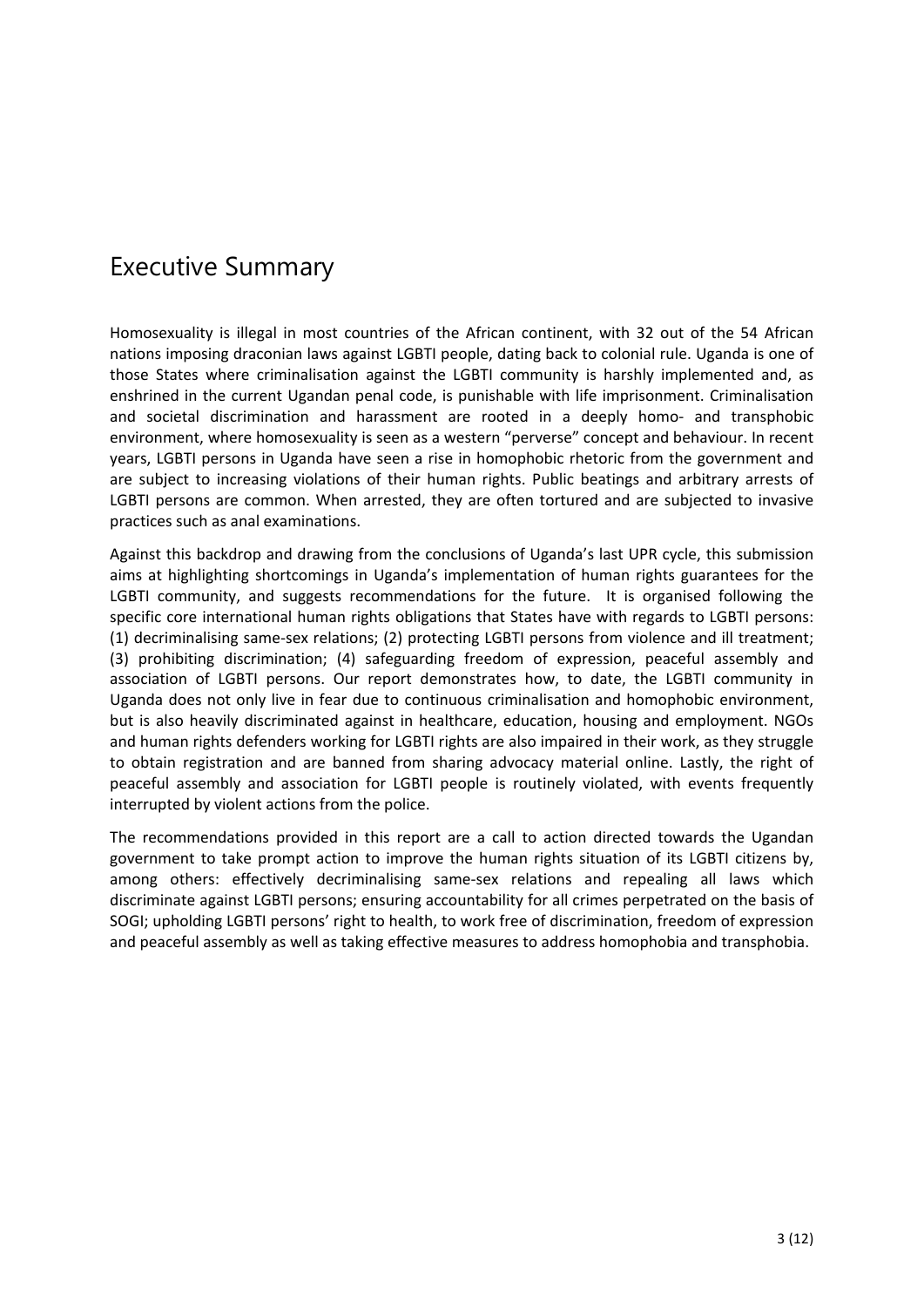# Background Information – Progress and problems since last review

- 1. In the last cycle of the UPR, Uganda received 17 recommendations (see Annex 1) directly related to LGBTI rights, all of which were noted. Nevertheless, States legal obligations regarding the safeguard of LGBTI rights are included in numerous international treaties to which Uganda is <sup>a</sup> party, including the International Covenant on Civil and Political Rights (ICCPR), the International Covenant on Economic, Social and Cultural Rights (ICESCR) and customary international law. However, Uganda does not uphold its international obligations with regards to LGBTI rights, but instead continues to criminalise its LGBTI community, which continues to suffer from discrimination and violence in all aspects of life.
- 2. The present report is organised according to some core legal obligations that States have in safeguarding the rights of all LGBTI persons which are paramount to progress, namely: repelling laws criminalising LGBTI people, protection of the LGBTI people from violence, prevention of illtreatment and torture of LGBTI persons, prohibition of discrimination on the basis of Sexual Orientation and Gender Identity (SOGI), safeguarding freedom of expression and peaceful assembly for the LGBTI people.

# 1. Refrain from criminalising LGBTI people

- 3. Discriminatory laws have <sup>a</sup> direct effect on an individual'<sup>s</sup> fundamental rights to nondiscrimination, equality before the law, and may expose them to arbitrary detention and unreasonable interference with privacy, as per article 2(1), 6(2), 9 of the International Covenant on Civil and Political Rights (ICCPR), which Uganda ratified in 1995. The principles of equality and non-discrimination are also enshrined in very strong terms in the Ugandan Constitution (Art. 21), except for the right to marry, which has been denied to persons of the same sex since the Marriage Act of 2005.
- 4. Uganda remains one of the States where it is most dangerous to be <sup>a</sup> LGBTI person. In fact, section 145 (a) of the Penal Code states that "any person who has carnal knowledge of any person against the order of nature commits an offence and is liable to imprisonment for life." On similar lines, Section 146 and 148 provide <sup>a</sup> sentence of 7 years of imprisonment to anyone who "attempts to commit unnatural offences," and "Any person who (…) commits any act of gross indecency.<sup>1</sup> The vague language of such laws allows the authorities to use them arbitrarily against LGBTI persons.
- 5. In May 2021, in an attempt to enhance accountability for sexual offenders and increase the protection of victims, the Ugandan parliament adopted the "Sexual Offences bill," which is, at the time of writing, awaiting Presidential assent. The bill actually fails in its endeavour and instead contains many provisions which continue to criminalise and marginalise LGBTI persons, sex workers, and persons living with HIV. Consensual same-sex relations continue to be referred to

<sup>&</sup>lt;sup>1</sup> Uganda: The Penal Code Act (Cap. 120), 1950 [Uganda], 15 June 1950, available at: https://www.refworld.org/docid/59ca2bf44.htm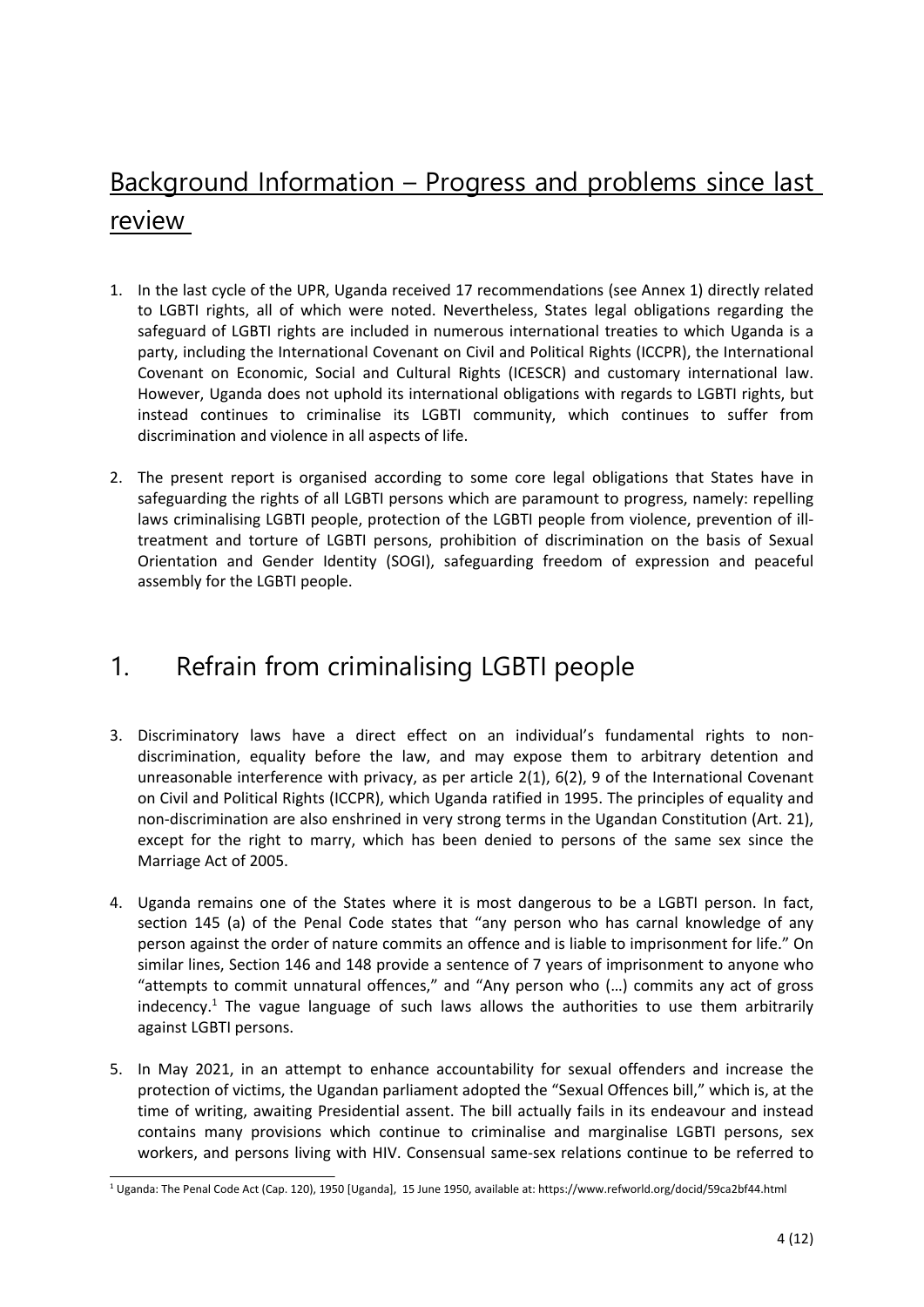as "unnatural offences". And while it seems like the sentence would be reduced from lifesentence to <sup>a</sup> few years in prison, the bill continues to conflate same-sex with both sexual abuse and bestiality. The bill also provides for the creation of <sup>a</sup> "sexual offender register" which therefore comes with the risk of creating <sup>a</sup> "LGBTI" register, in complete breach of their right to privacy and non-discrimination.

- 6. Uganda also counts numerous other laws further criminalising the LGBTI community, such as the Computer Misuse Act, Public Order Management Act, NGO Act and anti-Pornographic act, which will be examined further in this report.
- 7. While such laws directly violate the Ugandan Constitution and Ugandan international obligations, including article 2, 6, 9, 17, 26 of the ICCPR and Uganda has been recommended on many occasions, including in the last UPR cycle, to decriminalise same-sex relations, no progress can be observed between the last review and the upcoming one.

### 2. Protect LGBTI people from violence

- 8. Article 6 of the ICCPR binds States to ensure that the right to life be protected by law. Nevertheless, discriminatory laws and practices further <sup>a</sup> homophobic climate, where violence is legitimised, and perpetrators are not held accountable.<sup>2</sup>
- 9. In the case of Uganda, due to the current criminalisation of same-sex relations, LGBTI victims of sexual abuse are afraid to speak up. In addition, the laws seeking to protect survivors fall short of international standards. In fact, the current definition of rape, as established by Section 123 of the penal code is extremely limited to the "carnal knowledge of a woman or girl."<sup>3</sup> While the intent of the Sexual Offences bill, approved by parliament in May 2021, was to provide enhanced punishment for sexual offenders and protection of victims, it is once again excluding <sup>a</sup> wide range of victims, including LGBTI people. In fact, section 1 defines <sup>a</sup> sexual act as "penetration, however slight, of <sup>a</sup> person'<sup>s</sup> sexual organ by another person'<sup>s</sup> sexual organ." 4 Such definition therefore falls short of international standards, and absolutely excludes all men, including men who have sex with men as well as women who have sex with women, or any victim of nonpenetrative sexual violence, from protection.
- 10. In addition, Section 46 of the Sexual Offences bill includes <sup>a</sup> sentence of three years for any person who fails to report a sexual offence included in such act.<sup>5</sup> Thus putting additional pressure on families and friends of LGBTI persons to report them to the authorities.
- 11. The social setting thus remains the biggest source of insecurity for LGBTI Ugandans, such as family, home environment and neighbours, with 22% identifying the latter as the biggest cause of insecurity in the community.<sup>6</sup> During the pandemic, an increase in cases of Intimate Partner

*[https://www.ohchr.org/Documents/Publications/Born\\_Free\\_and\\_Equal\\_WEB.pdf](https://www.ohchr.org/Documents/Publications/Born_Free_and_Equal_WEB.pdf)*

- 4 Sexual Offences Bill (2019)
- 5 Ibid.

<sup>2</sup> OHCHR. Born Free and Equal. *Sexual Orientation, Gender Identity and Sex Characteristics in International Human Rights Law.* (2019). Available at:

<sup>&</sup>lt;sup>3</sup> Uganda: The Penal Code Act.

<sup>6</sup> Sexual Minorities Uganda (SMUG) .Safety and Security of the LGBTIQ+ Community in Uganda. (2020).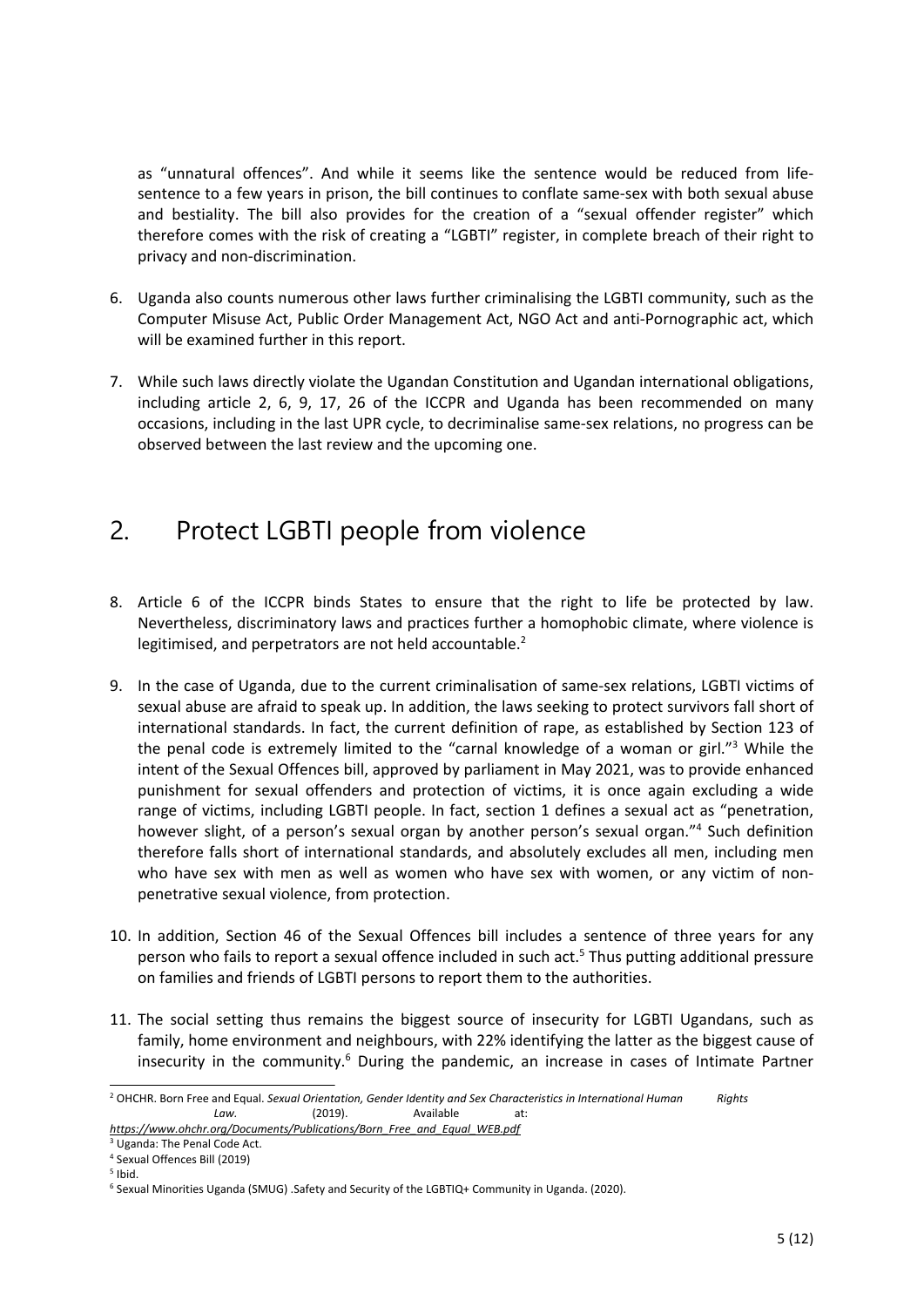Violence could also be observed, due to being locked up together at home.<sup>7</sup>

- 12. As stated above, discriminatory laws not only do not protect LGBTI Ugandans from violence, but also legitimise stigmatisation and violence towards them. The deep homophobic climate in the country could also be felt during the COVID-19 pandemic, during which LGBTI persons had to confront harmful prejudices, such as false allegations that they were responsible for spreading the virus. 8
- 13. No steps were therefore taken, by the Ugandan authorities, between the previous UPR review and the upcoming one, to protect LGBTI persons from violence.

# 3. Prevention of ill-treatment and torture of LGBTI persons

- 14. The obligation to prevent torture and other cruel, inhumane and degrading treatment is not only <sup>a</sup> rule of *jus cogens* but is also included in article 7 of the ICCPR, Art 1(1) and 2(1) of the Convention against Torture (CAT), Article 37(a) of the Convention of the Rights of the Child (CRC), of which Uganda is <sup>a</sup> party. It therefore has an obligation to prohibit, investigate and punish acts of torture and ill-treatment, regardless of sexual orientation and gender identity.
- 15. It is widely recognised that there are 8 main risks and situations of ill-treatment in detention for LGBTI persons: (1) Targeted arrests and violence in police custody; (2) abusive interrogations; (3) mis-allocation of transgender detainees; (4) humiliating and abusive body searches; (5) violence from fellow inmates; (6) abuse by prison staff; (7) solitary confinement as <sup>a</sup> "protective measure"; (8) discrimination in accessing any kind of services while in prison.<sup>9</sup> Ugandan LGBT persons are subjected to all of these and the police is allowed to use extremely violent and invasive practices, such as anal examinations to allegedly corroborate hypotheses regarding <sup>a</sup> person's sexual orientation.<sup>10</sup> In October 2019, 16 men were taken into police custody after they were targeted by <sup>a</sup> homophobic mob, but instead of receiving protection, they were arrested, forced to undergo anal examinations and charged under penal code article  $145.^{11}$  According to a survey done by Sexual Minorities Uganda in June 2020, 50% of the LGBTI respondents declared having experienced violence from the police and the local authorities.<sup>12</sup>
- 16. During the COVID-19 pandemic, arrests and ill-treatment of LGBTI persons surged. LGBTI shelters were targeted by raids and forced to close in alleged violations of the "non-congregation rules."<sup>13</sup> In March 2020, the shelter "Children of the Sun" (COSF) was raided, and numerous residents were arrested. It was reported that during the arrest, police forces tied up the persons together, who were then slapped, hit with stones, shouted at by by-passers.<sup>14</sup> They were then arbitrarily

<sup>12</sup> Sexual Minorities Uganda (SMUG) .Safety and Security of the LGBTIQ+ Community in Uganda.

 $<sup>7</sup>$  Ibid.</sup>

<sup>&</sup>lt;sup>8</sup> K. Nabagesera, Interview. Available at: [https://www.rightlivelihoodaward.org/media/covid-19-and-human-rights-interview-with-2015](https://www.rightlivelihoodaward.org/media/covid-19-and-human-rights-interview-with-2015-laureate-kasha-j-nabagesera/) [laureate-kasha-j-nabagesera/](https://www.rightlivelihoodaward.org/media/covid-19-and-human-rights-interview-with-2015-laureate-kasha-j-nabagesera/) (2020).

<sup>&</sup>lt;sup>9</sup> OHCHR. Born Free and Equal.

<sup>&</sup>lt;sup>10</sup> Human Rights Watch. World report 2020 : Uganda. Policy Press (2021)

<sup>11</sup> news24. "16 Ugandan LGBT Activists given Forced Anal Exams: Rights Group." *News24*, news24. (2019). Available at: www.news24.com/news24/africa/news/16-ugandan-lgbt-activists-given-forced-anal-exams-rights-group-20191024.

 $13$  Ibid.

<sup>&</sup>lt;sup>14</sup>Akumu, Patience. "Nowhere to go: the young LGBT+ Ugandans outdid during lockdown." The Guardian. (2020) Available at <https://www.theguardian.com/global-development/2020/nov/23/nowhere-to-go-the-young-lgbt-ugandans-outed-during-lockdown>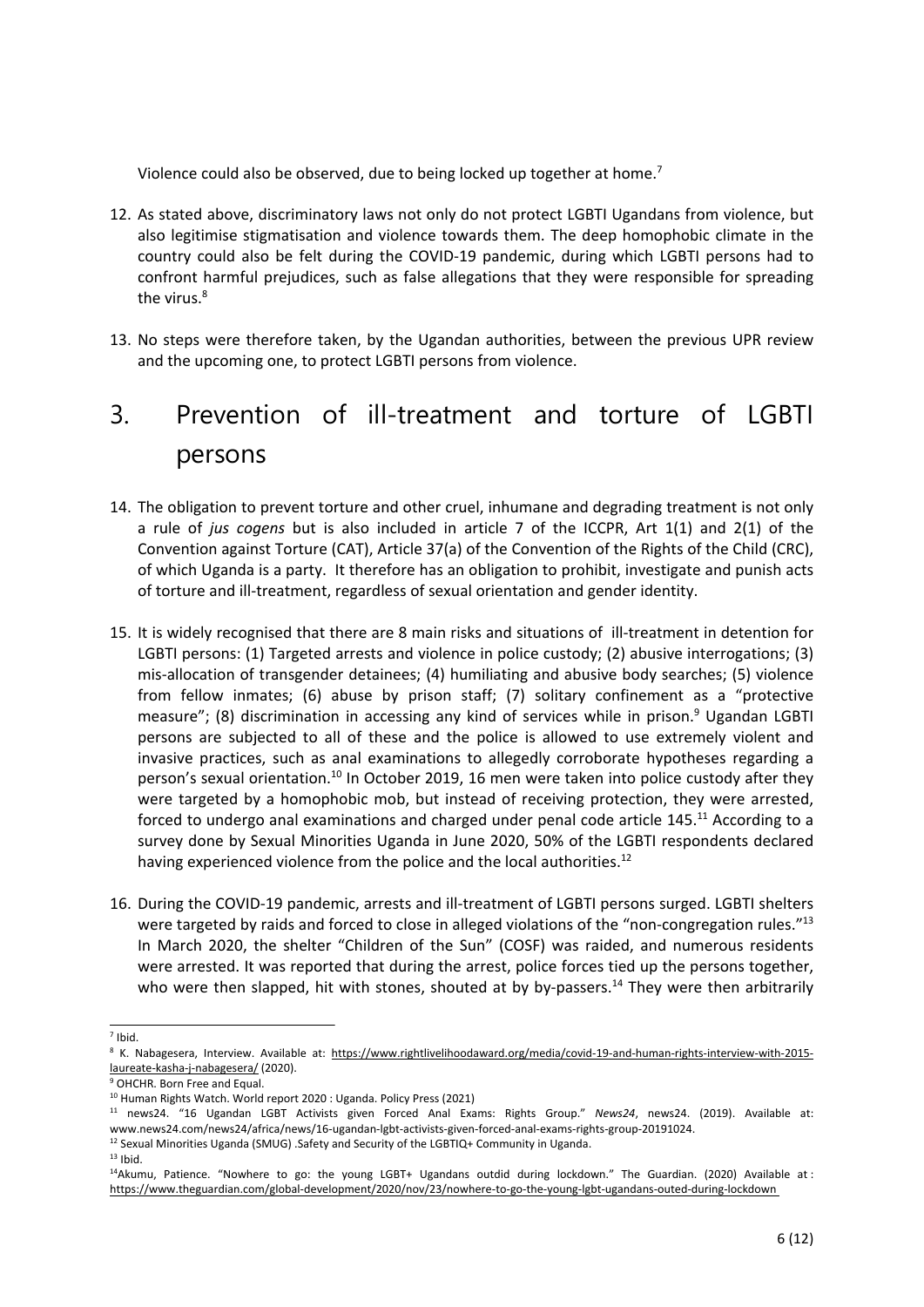detained in prison for over <sup>a</sup> month, where they were taunted, prevented from seeing their lawyers and tortured.<sup>15</sup> On May 31<sup>st</sup> 2021, police officers raided the shelter of Happy Family Youth Uganda Limited where 44 members were arrested on COVID-19 related charges. 39 of them were then transferred to Kitalya Mini Maxi Prison, where LGBTI persons are routinely subjected to beatings, insults, burnings and anal examinations. They all were eventually released on bail on Friday June  $4<sup>th</sup>$  2021 but are in need of psychological attention for the trauma received.

In addition, LGBTI persons in Uganda are often forced to undergo "Conversion therapies." Such practices, supported by religious and community leaders, are oftentimes extremely violent, with electric shocks and invalid medications being used in so called "aversive treatments." Banning such practices is fundamental for Uganda to align with its international obligations under the Convention against Torture, as recommended by the Independent Expert on the protection against violence and discrimination based on sexual orientation and gender identity in his report to the Human Rights Council's 44<sup>th</sup> session, who called for all States to ban such practices.<sup>16</sup>

17. Under all aspects, it can be concluded that Uganda has not done any progress in preventing torture and ill-treatment of its LGBTI community in the last 5 years.

### 4. Prohibition of discrimination on the basis of SOGI

- 18. As mentioned above, the Ugandan constitution provides very strong language on nondiscrimination and equality before the law, which is enshrined in numerous international instruments,<sup>17</sup> but does however include a discriminatory section on marriage. In fact, since the Marriage act of 2005, the constitution provides that marriage, and all its benefits, is an exclusive right of heterosexual couples. In addition, despite the strong constitutional wording on equality, LGBTI people face discrimination in practice in the economic, social and cultural sphere.
- 19. LGBTI people face numerous impediments in their **right to health**, which is contrary to Uganda'<sup>s</sup> obligations under the International Covenant on Economic Social and Cultural Rights (ICESCR).<sup>18</sup> For example, numerous trans people fail to seek care, due to prevalent social stigma, criminalisation and more generally, for not fitting within the binary, sex-segregated categories of health services.<sup>19</sup> NGOs have been at the forefront of ensuring health-care access to LGBTI and other minorities in Uganda, but have been facing strong opposition from religious authorities and other segments of society.
- 20. When it comes to HIV, Uganda can be said to have made considerable progress in combatting the epidemic in recent years. Nevertheless, UNAIDS notes that men who have sex with men are less

[https://www.unaids.org/en/resources/presscentre/pressreleaseandstatementarchive/2021/january/20210112\\_uganda-rights](https://www.unaids.org/en/resources/presscentre/pressreleaseandstatementarchive/2021/january/20210112_uganda-rights)

at :

 $15$  Ibid.

<sup>&</sup>lt;sup>16</sup> Independent Expert on protection against violence and discrimination based on sexual orientation and gender identity. Report or Conversion therapy (A/HRC/44/53). (2020) Available at: https://www.ohchr.org/EN/Issues/SexualOrientationGender/Pages/ReportOnConversiontherapy.aspx

 $17$  See ICCPR art 2(1), 26, ICESCR art 2, CEDAW art 2(f)

<sup>&</sup>lt;sup>18</sup> In General Comment n.2 the Committee on Economic Social and Cultural Rights clarified that the covenant prescribes any discrimination in access to health care on grounds of SOGI.

<sup>19</sup> UNAIDS."UNAIDS calls for the LGBT community in Uganda to be treated with respect and dignity at all times." (2021). Available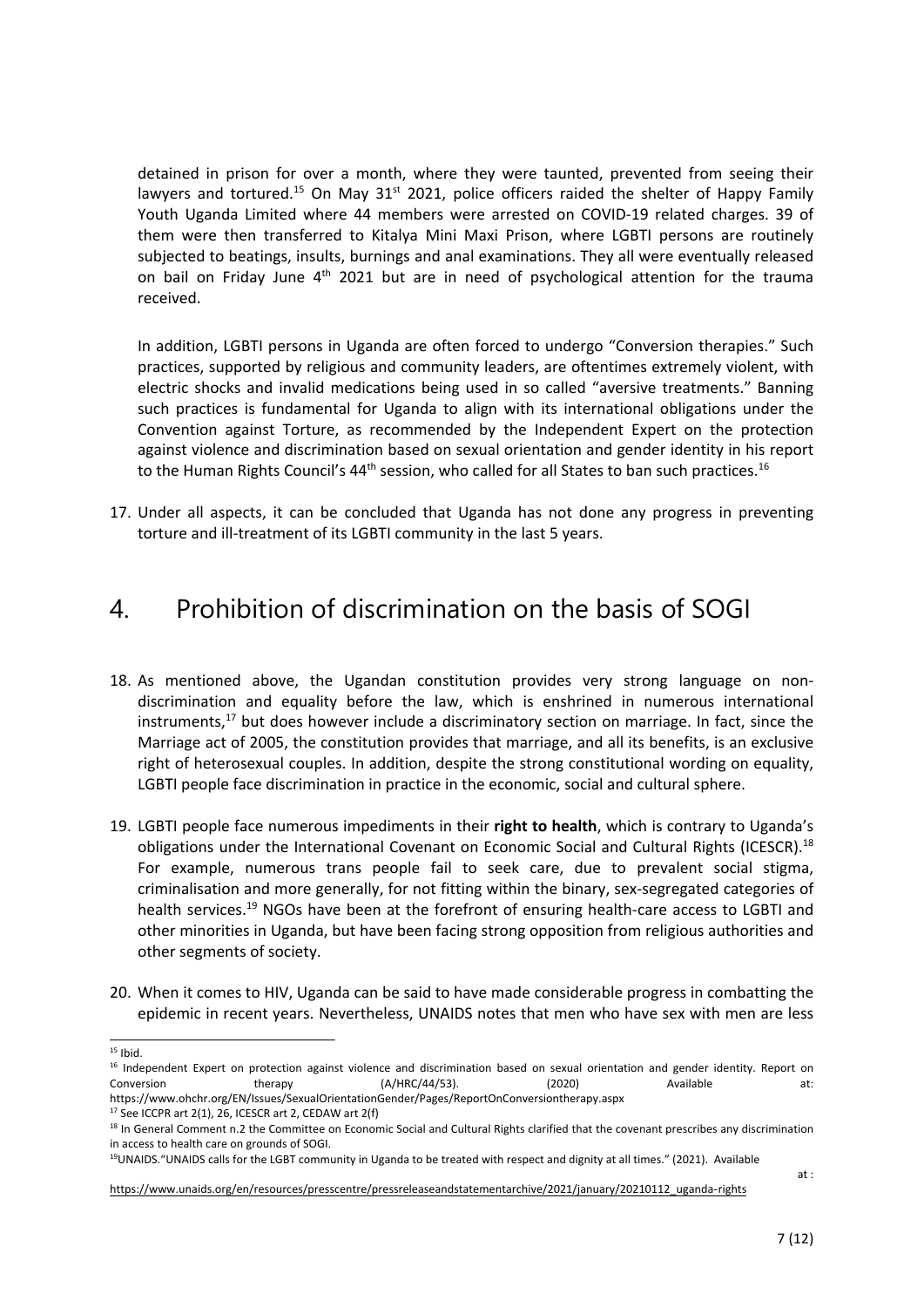likely to have access to testing, treatment, prevention and care services.<sup>20</sup> An issue that would be further aggravated by the Sexual Offences bill, as it not only continues to criminalise same-sex consensual relationships, but also provides for the death penalty for "aggravated rapes" in which the offender was aware of his HIV positive status. The approval of the bill is therefore likely to decrease the willingness of people to get tested for HIV and become aware of their status.

- 21. LGBTI persons also face discrimination in **education**. The government is indeed failing to take measures to eliminate harmful stereotypes and discrimination against the LGBTI community in education. In 2017, the ISFiT research group in fact found that homophobic comments and remarks during classes are frequent and that cases had been reported where school attendance was denied to young people perceived to be LGBTI.<sup>21</sup>
- 22. Discrimination in **employment** is also extremely frequent. While the Committee on Economic, Social and Cultural Rights, stated that the ICESCR requires States to guarantee both through law and practice the right to work without discrimination of any kind, including on the basis of sexual orientation, gender identity and sex characteristics, no policy has been enacted by the Ugandan authorities to uphold such obligation.<sup>22</sup> In a study performed by Sexual Minorities Uganda in 2020, it was found that the third largest source of insecurity for LGBTI persons was indeed the work environment and the attitudes of employers, due to the high possibility of harassment or firing on the basis of sexual orientation and gender identity.<sup>23</sup> After the above-mentioned raid of the COSF shelter, it was reported that pictures of the residents were leaked, following which <sup>a</sup> number of them lost their employment.<sup>24</sup> Once fired, most LGBTI persons cannot sue their employer, due to fear of being further stigmatised, if not arrested because of their sexual orientation or gender identity.
- 23. **Housing** is also another source of discrimination for LGBTI people in Uganda. While the ICESCR requires States parties to "adopt all necessary measures to prevent, diminish and eliminate the conditions and attitudes which cause or perpetuate substantive or de facto discrimination in accessing housing,"<sup>25</sup> Uganda has not taken any proactive measures in ensuring that this obligation is upheld. A report from 2015 documented over 20 cases of evictions on grounds of perceived or real sexual orientation or gender identity, <sup>a</sup> majority of which happening in violent circumstances. 26
- 24. Discrimination on all these grounds is likely to worsen with the Sexual Offences bill, as it entails the creation of <sup>a</sup> "Sexual Offenders register." Since the law continues to criminalise LGBTI persons, there is <sup>a</sup> real likelihood that this could become <sup>a</sup> "LGBTI register" thus increasing discrimination in practice and in complete violation of their right to privacy.
- 25. The **right to privacy** is already often completely disregarded for LGBTI persons, not only in practice, but also by law. The Anti-pornographic Act of 2014 for example, contains broad

<sup>20</sup> *Ibid.*

<sup>&</sup>lt;sup>21</sup> Bil-Jaruzelska, Anna et al. "Forms of discrimination of LGBT people in Ghana, Uganda, Russia and Norway." (2017).

<sup>&</sup>lt;sup>22</sup> Committee on Economic, Social and Cultural Rights, General Comment No. 23 (E/C.12/GC/23), 2016, at para. 65(a); and Genera Comment No. 18 (E/C.12/GC/18), 2006, para. 12(b)(1).

<sup>23</sup> Sexual Minorities Uganda (SMUG) .*Safety and Security of the LGBTIQ+ Community in Uganda.*

<sup>&</sup>lt;sup>24</sup> Akumu, Patience. "Nowhere to go: the young LGBT+ Ugandans outdid during lockdown."

<sup>&</sup>lt;sup>25</sup> International Covenant on Economic, Social and Cultural Rights article 11(1), Committee on Economic, Social and Cultural Rights, Genera Comment No. 7 (E/1992/23), 1992 and General Comment No. 20 (E/C.12/GC/20), 2009, para. 8.

<sup>&</sup>lt;sup>26</sup> Consortium on Monitoring Violations based on sex determination, gender identity and seuxal orientation. "Uganda report of violations based on gender identity and sexual orientation" (2015) Available at: [https://outrightinternational.org/sites/default/files/15\\_02\\_22\\_lgbt\\_violations\\_report\\_2015\\_final.pdf](https://outrightinternational.org/sites/default/files/15_02_22_lgbt_violations_report_2015_final.pdf)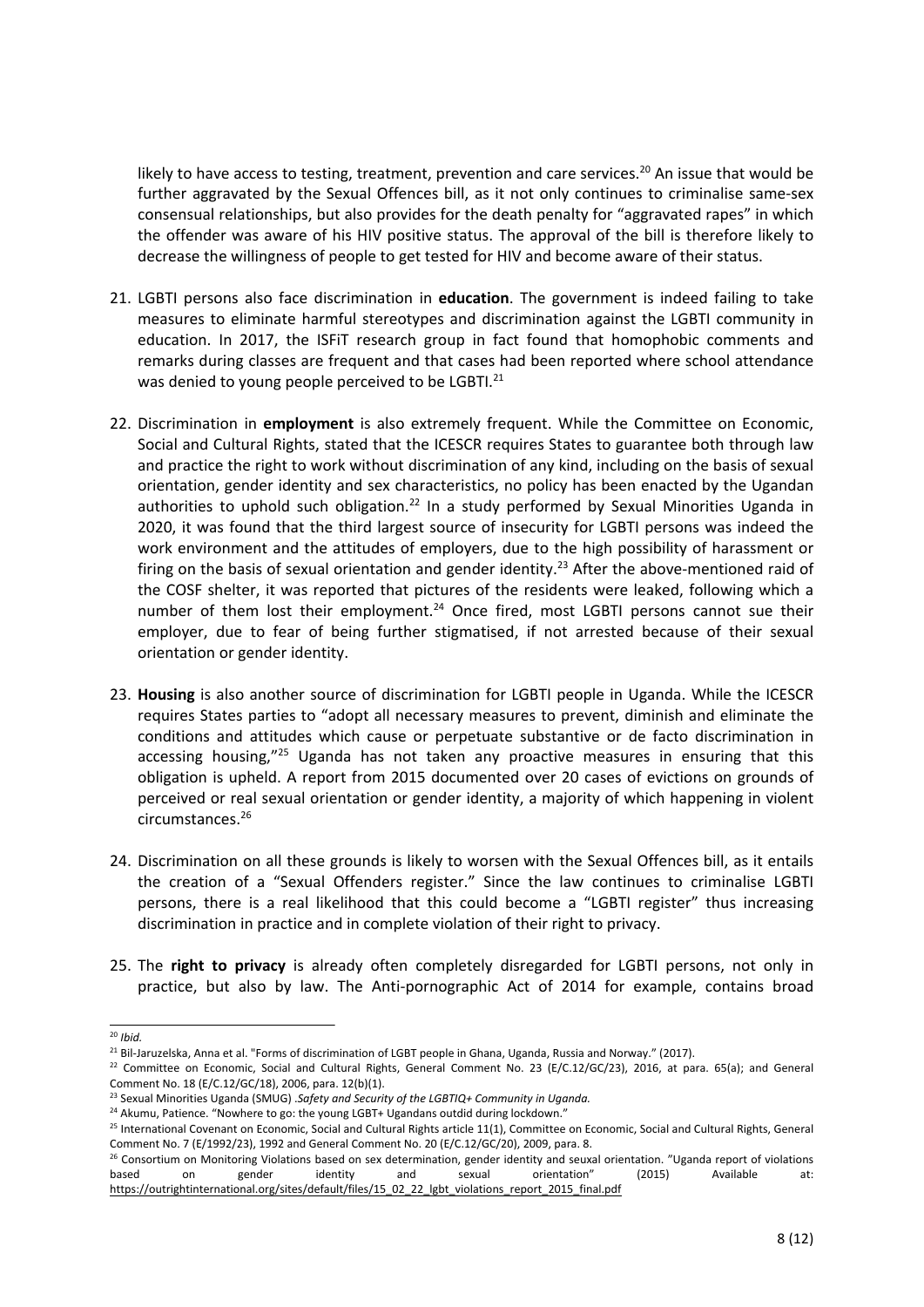language and can be used to issue search warrants and arrests LGBTI peoples and activists.

- 26. Lastly, an important step in combatting discrimination of trans-persons entails the **recognition of each person'<sup>s</sup> self-defined gender identity by law**. This remains impossible in Uganda. In 2015, the Registration of Persons Act came into force. While section 38 allows for <sup>a</sup> change of sex for intersex persons under the age of 18, it does not allow transgender persons to follow the same process.
- 27. Discrimination in law and practice therefore impedes the realisation of LGBTI Ugandan'<sup>s</sup> Human Rights. While State and Community leaders should be at the forefront of defending human rights for all, they fuel the homophobic environment. The Minister of State for Ethics and Integrity has been at the forefront of homophobic activism, equating homosexuality with bestiality and claiming that it is "un-African."<sup>27</sup> The Ugandan society is religiously diverse, with Christianity and Islam as predominant faiths, but it is also highly conservative. Religion is therefore <sup>a</sup> powerful weapon of anti-gay propaganda in Uganda, with numerous pastors and Imam often holding deeply homophobic sermons. For discrimination against LGBTI persons to be eliminated, this aspect will have to be tackled.
- 28. LGBTI activists have been at the forefront in trying to take down harmful stereotypes and better inform the population and decision-makers. For example, in 2015, Kuchu Times Media Group officially released Bombastic Magazine into the public domain with the objective to "share the realities of being gay" in Uganda. In 2017, copies were handed to parliament, but as soon as they learnt what it was about, they recalled all delivered copies.<sup>28</sup> Decision-makers should be more open about trying to understand the realities of LGBTI people.
- 29. All these factors and prevalent discrimination which socially excludes and drive numerous LGBTI Ugandans into poverty has led many to flee Uganda. Kenya, where LGBTI refugees often live in the poorest neighborhoods, lack access to basic services and many are forced to turn to prostitution to ensure their livelihoods. Uganda should urgently ensure that LGBTI Ugandans are not left behind, and do not feel compelled to leave the country.<sup>29</sup>

# 5. Safeguarding freedom of expression, peaceful assembly and association for LGBTI people

- 30. Under the ICCPR Articles 19(2), 21 and 22(1) States have an obligation to guarantee the rights to Freedom of Expression, Association and Peaceful Assembly, without discrimination. Unfortunately, Uganda fails to uphold such rights for LGBTI rights defenders.
- 31. In fact, the Public Order Management Act of 2013 requires organisers to request <sup>a</sup> police permission to organise workshops or events with more than 15 participants. Any event on SOGI

 $27$  Ibid.

<sup>&</sup>lt;sup>28</sup> Editor, Kuchu Times. "3rd Edition of Bombastic Magazine Rolled Out as Parliament Recalls All Delivered Copies." Kuchu Times, (2017) Available at: www.kuchutimes.com/2017/06/3rd-edition-of-bombastic-magazine-rolled-out-as-parliament-recalls-all-delivered-copies/. <sup>29</sup> "Uganda's Other Refugee Crisis." The World from PRX. Available at : www.pri.org/stories/2017-07-12/ugandas-other-refugee-crisis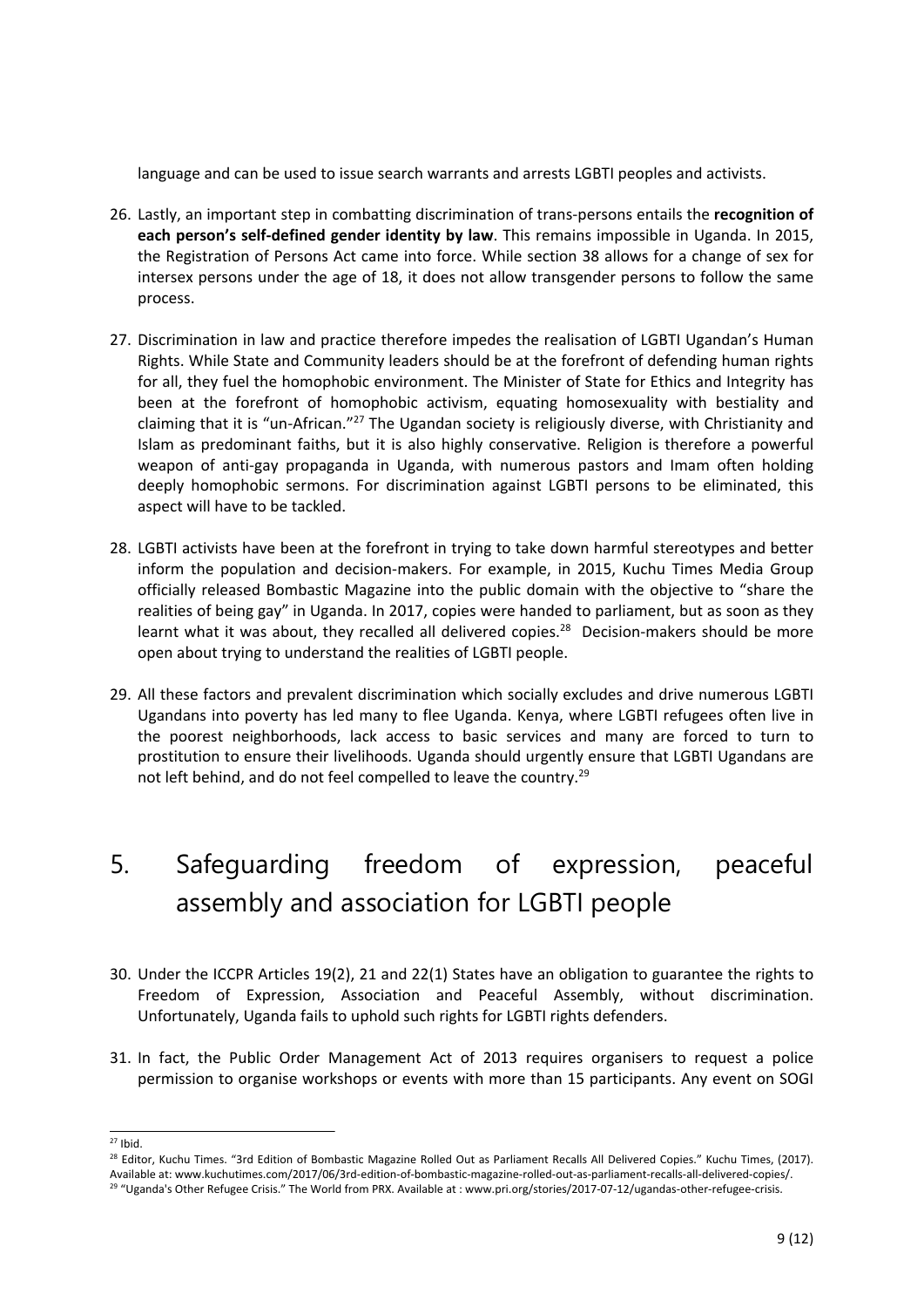is likely to be denied permission.<sup>30</sup> Additionally, the Computer Misuse Act of 2011, provides a five-year prison sentence to anyone sharing information about LGBTI advocacy online. Freedom of expression is therefore heavily curtailed.

- 32. Even more restraining is the NGO Act of 2016, which denies registration to any organisation whose objectives "contravenes the laws of Uganda,"<sup>31</sup> therefore making it impossible for LGBT organisations to be registered. LGBTI organisations often see their offices raided or dislodged and activists are regularly targeted with death threats.<sup>32</sup>
- 33. Freedom of assembly is also breached with the use of force. In August 2016, Ugandan police unlawfully raided <sup>a</sup> Pride event. The police had been told an unlawful "gay wedding" was taking place. The officers locked up the club, detaining hundreds of people, beating them and humiliating them and arrested over 16 people, a majority of which were LGBTI activists.<sup>33</sup> In December 2017, the police shut down Uganda'<sup>s</sup> only gay film festival by storming into the venue. It was reported that one of the officers was carrying an AK-47 rifle.<sup>34</sup> Similarly, in 2018, the Minister of Ethics and Integrity ordered the termination of the celebration of the International Day against Homophobia, Biphobia and Transphobia organised by Sexual Minorities Uganda.<sup>35</sup>

### Recommendations for Action:

#### *1. Decriminalisation of LGBTI people*

- 6 Effectively decriminalise same-sex relations by repealing sections 145, 146 and 148 of the Penal Code;
- Ensure equality for all within the Constitution, including for the right to marry;
- 6 Repeal or amend the Computer Misuse Act, the Public Management Act and the Anti-Pornography act to ensure that these do not discriminate against LGBTI persons and other vulnerable groups;
- 6 Reject the "Sexual Offences Act", which falls short from protecting LGBTI people from discrimination, and initiate inclusive negotiations for <sup>a</sup> new bill that would ensure the protection of all victims of sexual violence and the marginalised segments of society;

### *2. Protect LGBTI persons from violence, torture and ill-treatment*

<sup>&</sup>lt;sup>30</sup> Opio, Sam and Bauer, Isabella. "LGBT people still tend to hide" (2020). Available at: [https://www.dandc.eu/en/article/though-things](https://www.dandc.eu/en/article/though-things-have-improved-lgbt-people-still-face-serious-harassment-uganda)[have-improved-lgbt-people-still-face-serious-harassment-uganda](https://www.dandc.eu/en/article/though-things-have-improved-lgbt-people-still-face-serious-harassment-uganda)

 $31$ Jaanda: *Uganda: The Non-Governmental Organisations Bill, 2015* [Uganda], 10 April 2015, available at: https://www.refworld.org/docid/553649894.html [accessed 28 May 2021]

<sup>&</sup>lt;sup>32</sup>Opio, Sam and Bauer, Isabella. "LGBT people still tend to hide."

<sup>33</sup> https://www.hrw.org/news/2016/08/05/uganda-police-attack-lgbti-pride-event

<sup>&</sup>lt;sup>34</sup> Lazareva, Inna. "Police raids shuts down Uganda's only gay film festival". *Reuters.* (2017). Available at https://www.reuters.com/article/us-uganda-lgbt-festival-idUSKBN1E52AF

<sup>35</sup> N.a. "Minister Lokodo halts Uganda'<sup>s</sup> 2018 IDAHOBIT event". *Kushu Times.* Available at: https://www.kuchutimes.com/2018/05/minister-lokodo-halts-ugandas-2018-idahobit-event/